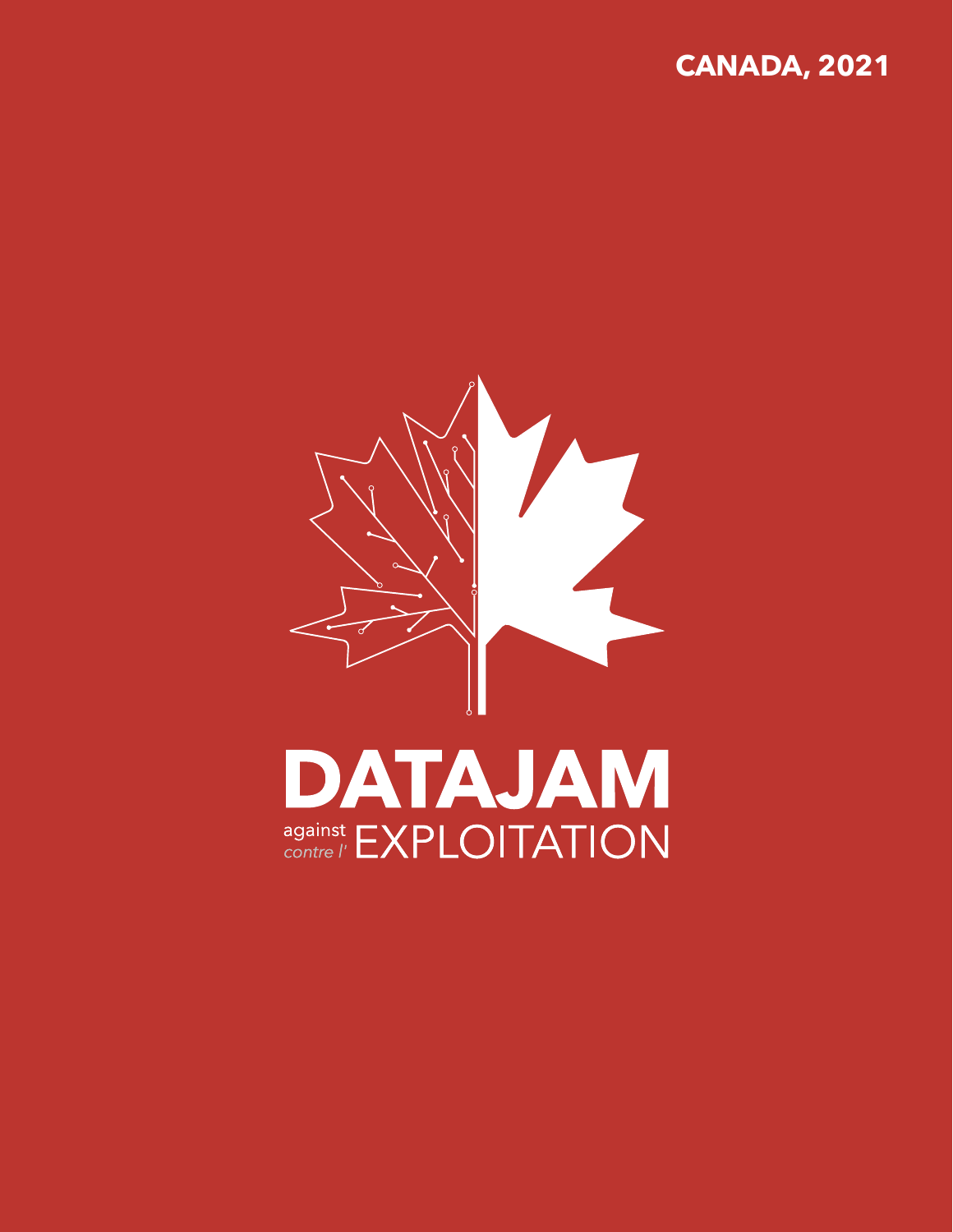

### **1. PRESENTATION**

The DataJam Against Exploitation is a technological innovation competition that seeks to increase public awareness of human trafficking, improves the technical and substantive capabilities of participants and enhances collaboration among interdisciplinary sectors in Canada.

The event is organized and co-hosted by the United Nations Office on Drugs and Crime Human Trafficking and Migrant Smuggling Section (UNODC), Fundación Pasos Libres, IBM Corporate Social Responsability, and the International Centre for the Prevention of Crime (ICPC).

### **2. OBJECTIVES**

### Overall objective

Raise awareness about human trafficking especially for highly vulnerable communities, including indigenous and LGBTQ+ youth in Canada.

### Specific objectives

- Promote collaborative and interdisciplinary work integrating different professions, areas **1.** of study, knowledge and experiences.
- Generate data-based solutions and data use cases that contribute to solving specific **2.** challenges of the fight against human trafficking in Canada.
- Encourage the interpretation, analysis, development and use of data and information to **3.** propose and support innovative technological solutions against human trafficking in Canada.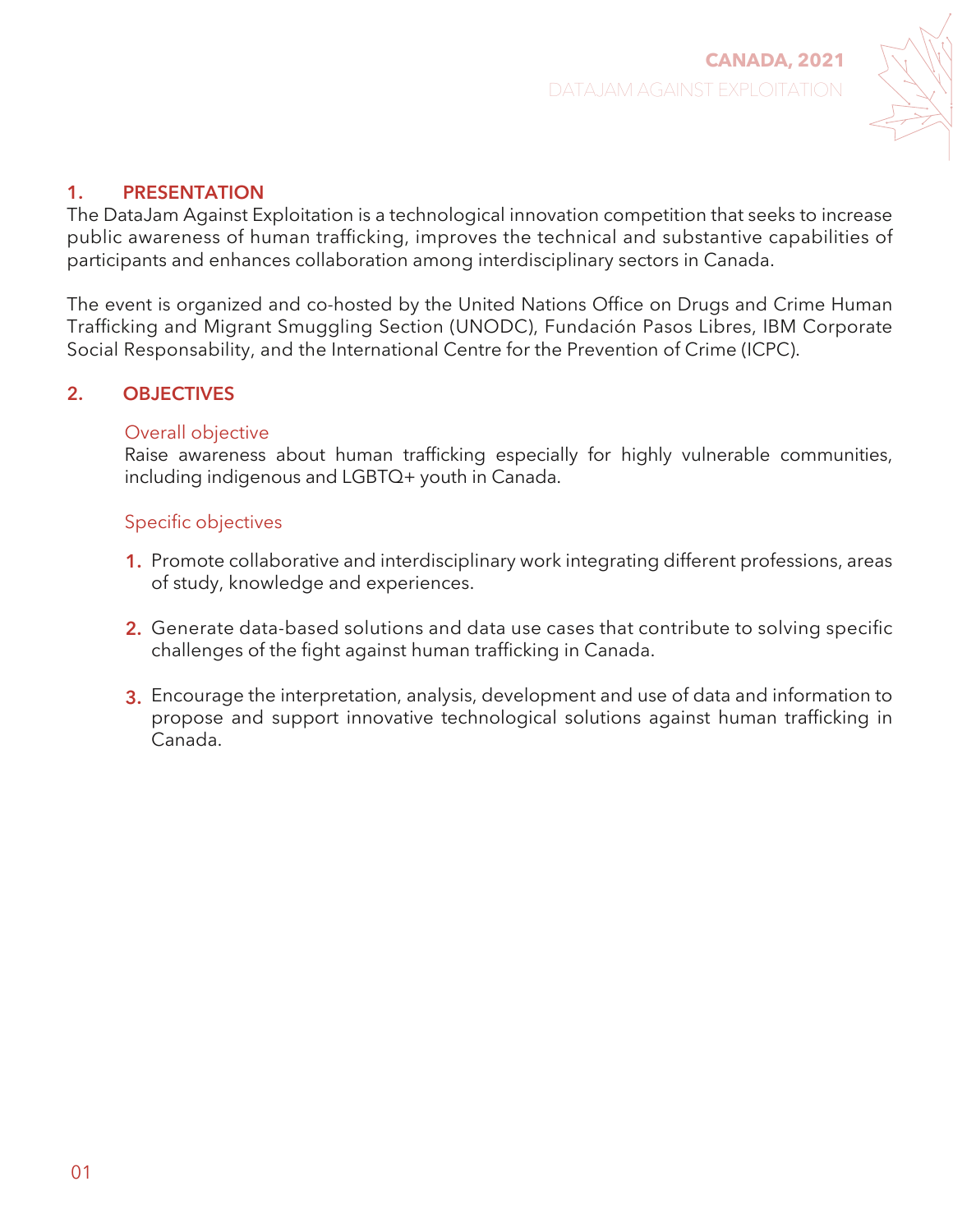**3. SCHEDULE**

| Friday, May 7th                                                                             |                                                                                                 |  |
|---------------------------------------------------------------------------------------------|-------------------------------------------------------------------------------------------------|--|
| 14:30-16:00 (EST)<br>Introduction to Trafficking in Persons and Trafficking in the Internet |                                                                                                 |  |
| 16:00-17:30                                                                                 | Class on IBM Technology                                                                         |  |
| Saturday, May 8th                                                                           |                                                                                                 |  |
| 10:30-11:15                                                                                 | Opening Remarks and Welcoming Messages - Bilingual                                              |  |
| 12:00-13:00                                                                                 | Human Trafficking in Canada                                                                     |  |
|                                                                                             | <b>BREAK</b>                                                                                    |  |
| 14:00-15:00                                                                                 | Human Trafficking and Data Analysis                                                             |  |
| 15:00-16:30                                                                                 | Panel Discussion: Trafficking and Vulnerable Communities: human<br>and technological challenges |  |
|                                                                                             | <b>BREAK</b>                                                                                    |  |
| 17:00-18:30                                                                                 | Workshop: Design Thinking                                                                       |  |
| Sunday, May 9th                                                                             |                                                                                                 |  |
| 10:30-11:30                                                                                 | Technical instructions for the competition for participants Q&A                                 |  |
| 11:30-12:30                                                                                 | Data available for the competition and Mentors                                                  |  |
|                                                                                             | <b>BREAK</b>                                                                                    |  |
| 13:00-14:00                                                                                 | Case study: Exploitation and Gaming                                                             |  |
| 14:00-15:00                                                                                 | Case study: Criminal prosecution and victim perspectives                                        |  |
|                                                                                             | <b>BREAK</b>                                                                                    |  |
| 16:00-17:30                                                                                 | Workshop: Pitch                                                                                 |  |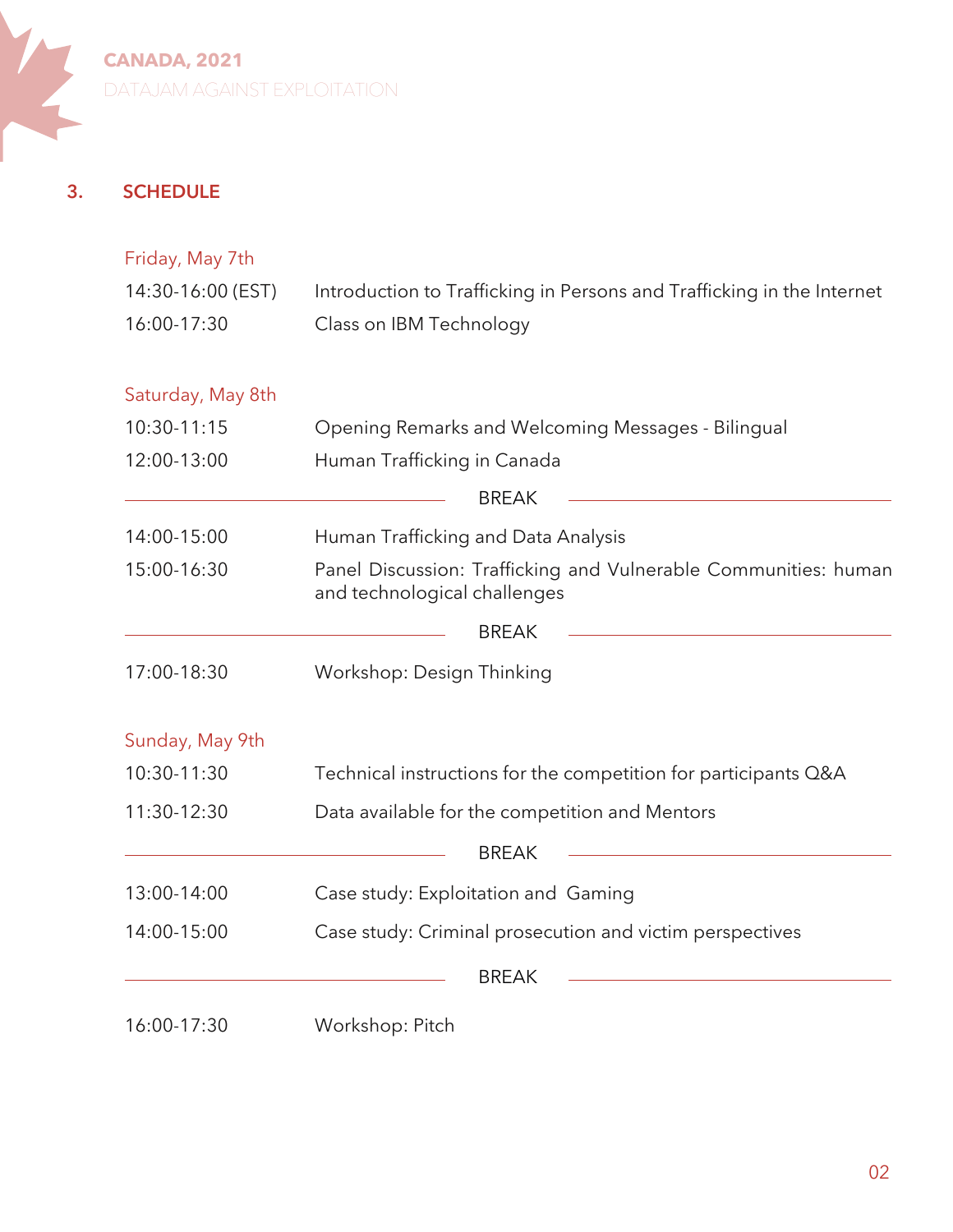

### **4. ELIGIBILITY AND REQUIREMENTS TO PARTICIPATE**

- $\blacksquare$  Be a person over 18 years of age at the time of registration.
- Form multidisciplinary teams, with a minimum of four (4) and a maximum of five (5) members, made up of data scientists, developers, programmers, designers, students or professionals in business, finance, political science, law, social work, psychology, sociology, international relations, marketing or related careers.
- Each team must have at least one (1) data scientist, developer or programmer.
- The team members may be undergraduates, graduates, and professionals with knowledge  $\mathcal{L}_{\mathcal{A}}$ in the development of technological solutions, data analysis, design, marketing, business and/or finance, as well as human trafficking, human rights, crime prevention, justice, victim care, among other related areas.
- **The undergraduate students that make up the teams must be studying at least the year or** semester that represents 60% of their career.
- Expressly accept the terms and conditions of the DataJam Against Exploitation.

#### **5. REGISTRATIONS**

- **The teams will be registered by entering the event website and completing the registration** form within the established time. To process the registration request is necessary to expressly accept the Terms and Conditions of the DataJam Against Exploitation in the registration form and any other appendix required by the Organizers.
- **The teams must quarantee the multidisciplinary and complementary nature of their** members. Each team must have at least one (1) data scientist, programmer or developer. Otherwise, the registration will be discarded.
- The number of places available will be 200 (between 40 and 50 teams). The organizers reserve the right to select the teams that will participate based on the multidisciplinary and complementary nature of its members' profiles, the answers on the registration form and, in general terms, the participation and registration requirements. The Organizers of the event may extend the number of places if they consider it necessary.

#### **6. WORKING MATERIAL**

Each participant must have a computer with the requirements (hardware and software) they consider necessary plus Internet access. The Organizers of the Event will provide access to IBM technologies, digital tools for collaborative work, and communication, as well as the data sets necessary for the development of the competition. Participants will be able to collect, create and use their own data sets and any other tool or material they consider necessary.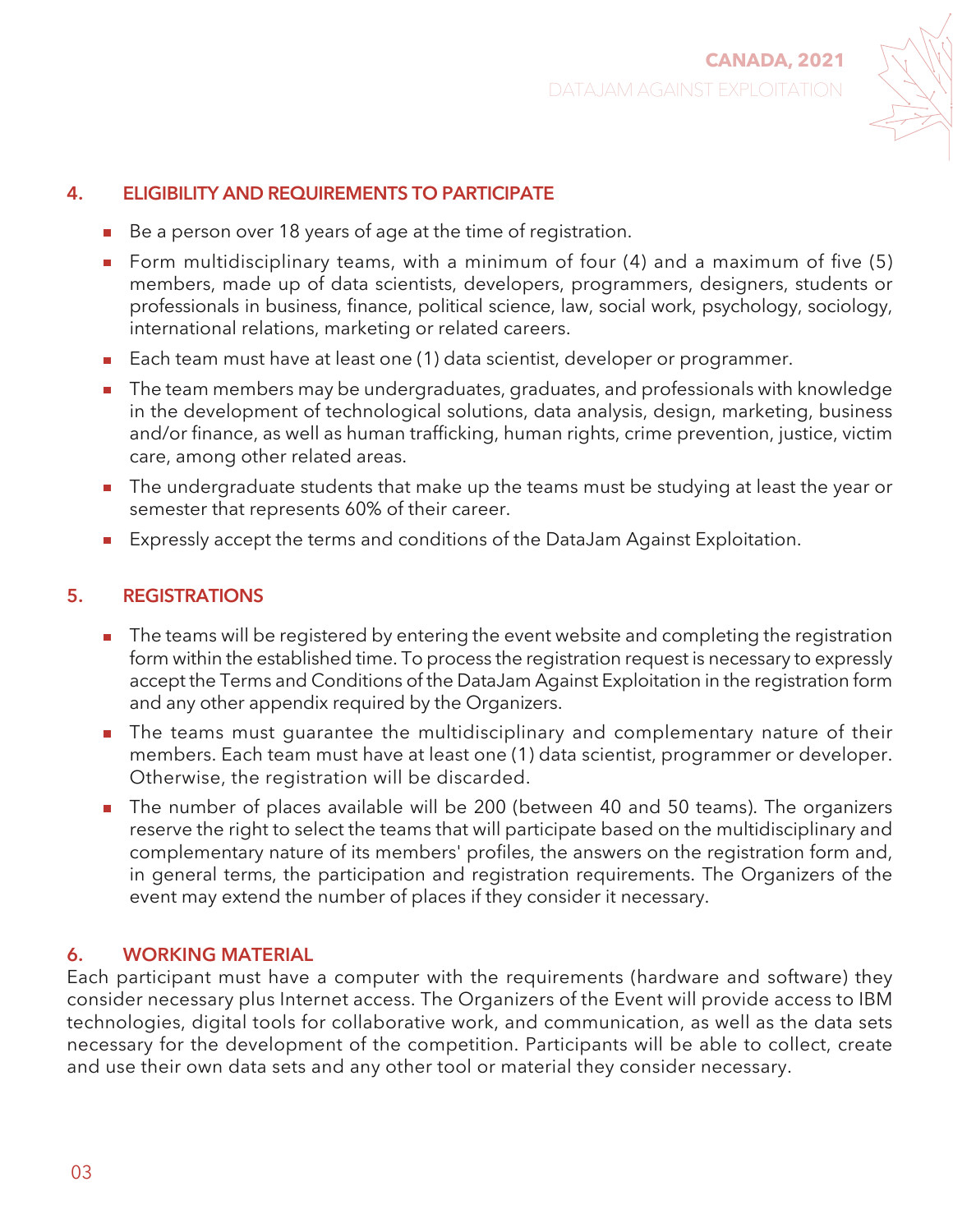### Technological tools

Event Organizers will provide access to the IBM Cloud suite, IBM Cognos Analytics and other IBM technologies if necessary. Likewise, to facilitate collaborative work, effective communication between Organizers, mentors and participants, and the evaluation of solutions and data use cases, tools such as Slack and GitHub will be used. Participants will be able to use other Open Source resources and additional communication and coordination tools if they require it as long as they have the necessary licenses and permits.

### **7. DEVELOPMENT OF THE EVENT**

The competition will take place between May 7 and May 17, 2021. The final agenda of the Event will be shared with the teams selected to participate. Participants must digitally attend to the moments defined in the competition's agenda, such as the opening of the Event, workshops, mentoring, and winners' announcement on the designated dates and times. In the digital spaces where group activities will occur, order and good behavior will be necessary to favor the work of the participants.

### **Disqualifications**

A participant, team and/or the solutions or data use cases developed by it, may be disqualified if the Organizers has reason to believe, in the Sponsor's sole discretion, that your Submission (a) contains any element that is malicious, corrupt, damaged, incomplete, inappropriate, or offensive; (b) violates the terms of use of any social media service, website, mobile application or any other platform used in connection with your Submission; (c) infringes any third party intellectual property rights; (d) violates any applicable law or (e) violates or does not comply with any section of this Participation Agreement.

All disqualification decisions are final and are not subject to appeal.

### **Withdrawal**

All participants will be free to withdraw from the Event at any time through a due written notification to the Organizers and prior communication to the team to which they belong. It is understood that the team and the remaining members continue in the competition, as long as it maintains the participation requirements. Withdrawal from the Event excludes the participant from obtaining any mention. If the team that presents this situation won, the person who withdraws, waives to file any appeal as a beneficiary. If more than one participant from the same team decides to withdraw, the team will be disqualified, and the remaining members will be excluded from the competition.

### **8. EVALUATION AND SELECTION**

Each team has one opportunity to convince the jury that its solution and/or data use case can positively impact the counter-trafficking field in Canada. The data-based solution and/or data use case developed by the teams and any other material submitted in connection with the Event will be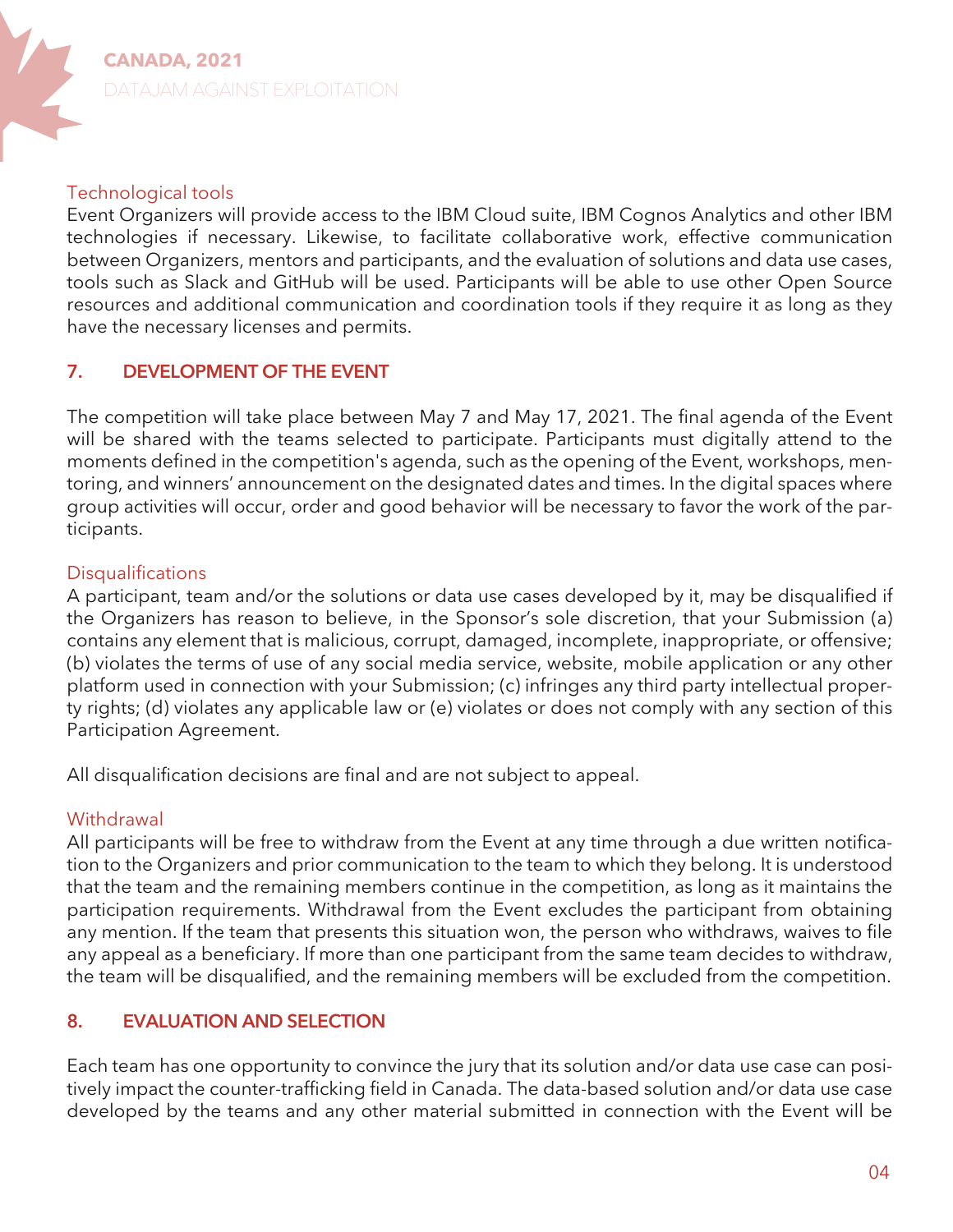

referred to herein as Submission. Submissions must contain at least the solution (prototype) and/or data use case, and a video pitch. It may also include code, project entry information, illustrations, demonstration videos, supporting documentation, promotional materials, and team participant information. Instructions will be provided on how to submit your project.

A panel of judges will evaluate each Submission using a combination of judging criteria as described in this section. Notwithstanding the previous, the Organizers may reject any Submission that does not satisfy the Event's objective. Each Submission will be scored based on the following criteria with a minimum score of 0 and a maximum score of 25 points, with the final score being the average of the judges' scores and an assessment of:

| ■ Creativity and innovation       | 5 points |
|-----------------------------------|----------|
| • Completeness and functionality  | 5 points |
| ■ Scalability and transferability | 5 points |
| Design and usability              | 5 points |
| Effectiveness and efficiency      | 5 points |

Besides, Submissions must be aligned with the following criteria:

- **A.** Adhere to the terms of this Participation Agreement and the rules stated at the beginning of the Event;
- Not breach the terms and conditions of any embedded software or services used by your **B.** Submission, including, IBM technologies, which you accept separately from this Participation Agreement when you choose to use those technologies;
- **C.** Not contain any malicious code or backdoors;
- **D.** Not contain, depict or refer to any crude, vulgar, obscene, sexually explicit, disparaging, discriminatory, offensive, illegal or otherwise unsuitable language, activity or other content (all as determined by the Organizers in their sole discretion);
- Not contain, depict or refer to any content which disparages or refers negatively to a **E.** Organizer, the Event, or any other person or entity (all as determined by the Organizer in their sole discretion);
- **F.** Not contain any content that violates any law or any third party's rights (including privacy, personality and intellectual property rights).
- All Submissions must make use of one or more IBM Cloud services or IBM Systems (using **G.** public, private, or hybrid models).
- **H.** You may use any coding languages or open-source libraries.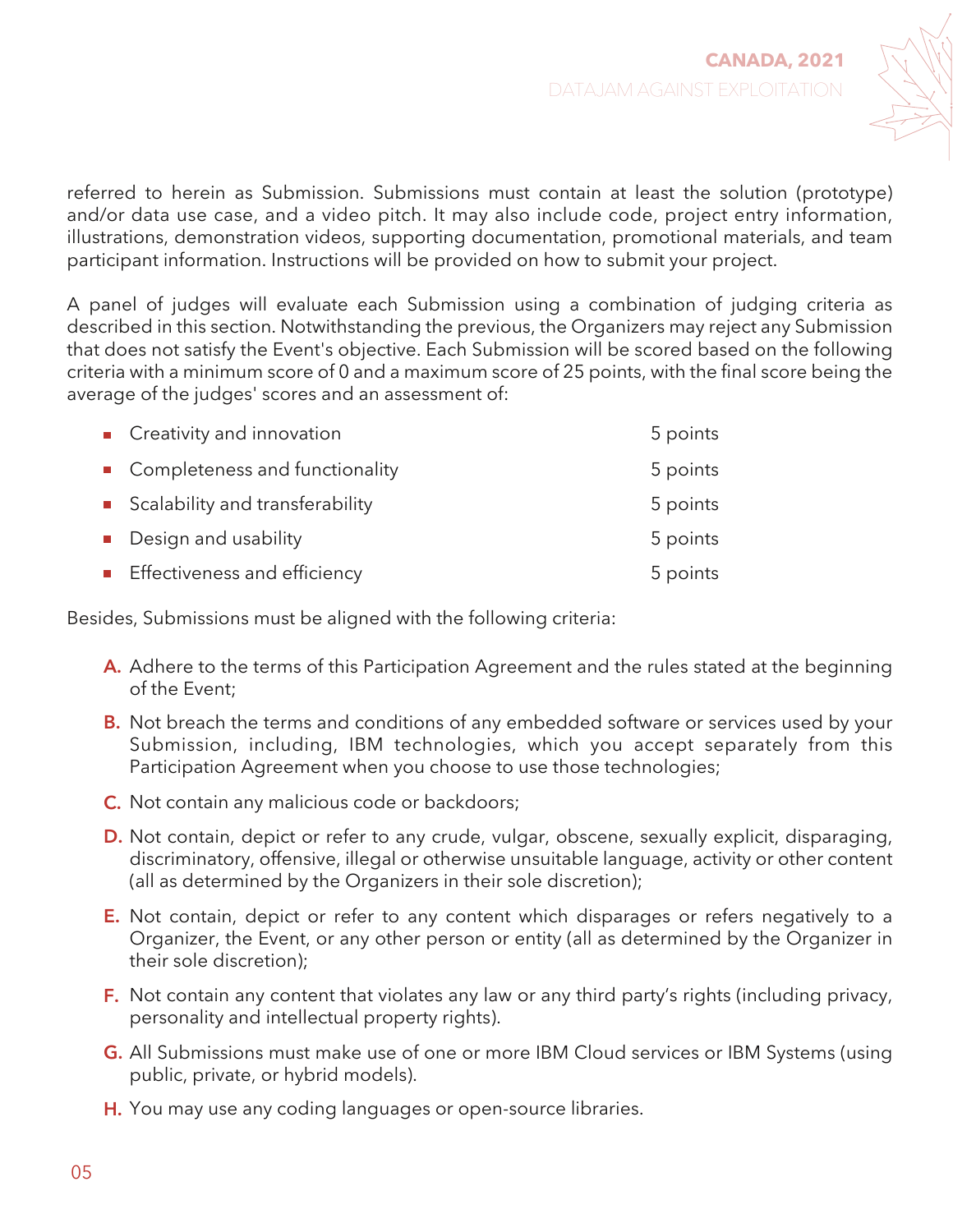#### **9. AWARDS AND RECOGNITIONS**

The prizes will be awarded in the manner and time indicated by the Organizers. The cash and in-kind prizes are valid only for the teams that register and participate in Canada. In case the winning team is disqualified for any reason or cannot receive the prize, the team that occupies the second place will be awarded this prize. Upon receiving the prize, the winners accept it and are responsible for it from that moment. The winning team may be required to sign additional agreements related to the prizes and develop solutions and/or data use cases.

| First place  | One thousand Canadian dollars (CAD 1,000) |
|--------------|-------------------------------------------|
| Second place | Five hundred Canadian dollars (CAD 500)   |
| Third place  | Five hundred Canadian dollars (CAD 500)   |

In-kind prizes will also be attributed.

Certification: All participants will receive a certification that will certify their participation in the competition.

#### **10. CONFIDENTIAL INFORMATION**

The handling of the information will be subject to the confidentiality policies indicated here and the confidentiality policies of each of the competition's organizing entities. Confidential information cannot be disclosed without explicit authorization. The person or persons who disclose confidential information will be disqualified from the competition and assume before the Organizers the responsibility for the damages derived from that act.

#### Confidential information is understood as:

Any technical, financial, know-how, commercial, business, marketing, strategic and process information; lists of clients, investors and employees; algorithms, programs, pieces of research, copyrights, patents, models, inventions, investigations, reports, and any other similar information indicated by the Organizers of the contest. Confidential information comprehends all the information provided through any means (verbal, written, visual, digital, among others) by the Organizers.

#### Nature of the information:

Any material, information, question, comment, suggestion, data or idea that the participants of the DataJam Against Exploitation send or publish will be treated as non-confidential by the Organizers. For instance, the Organizers may use, reproduce or share for any purpose, including, but not limited to, the development of projects or services that incorporate such information. The organizers do not assume any obligation to protect that information and have the right to disclose and reproduce it.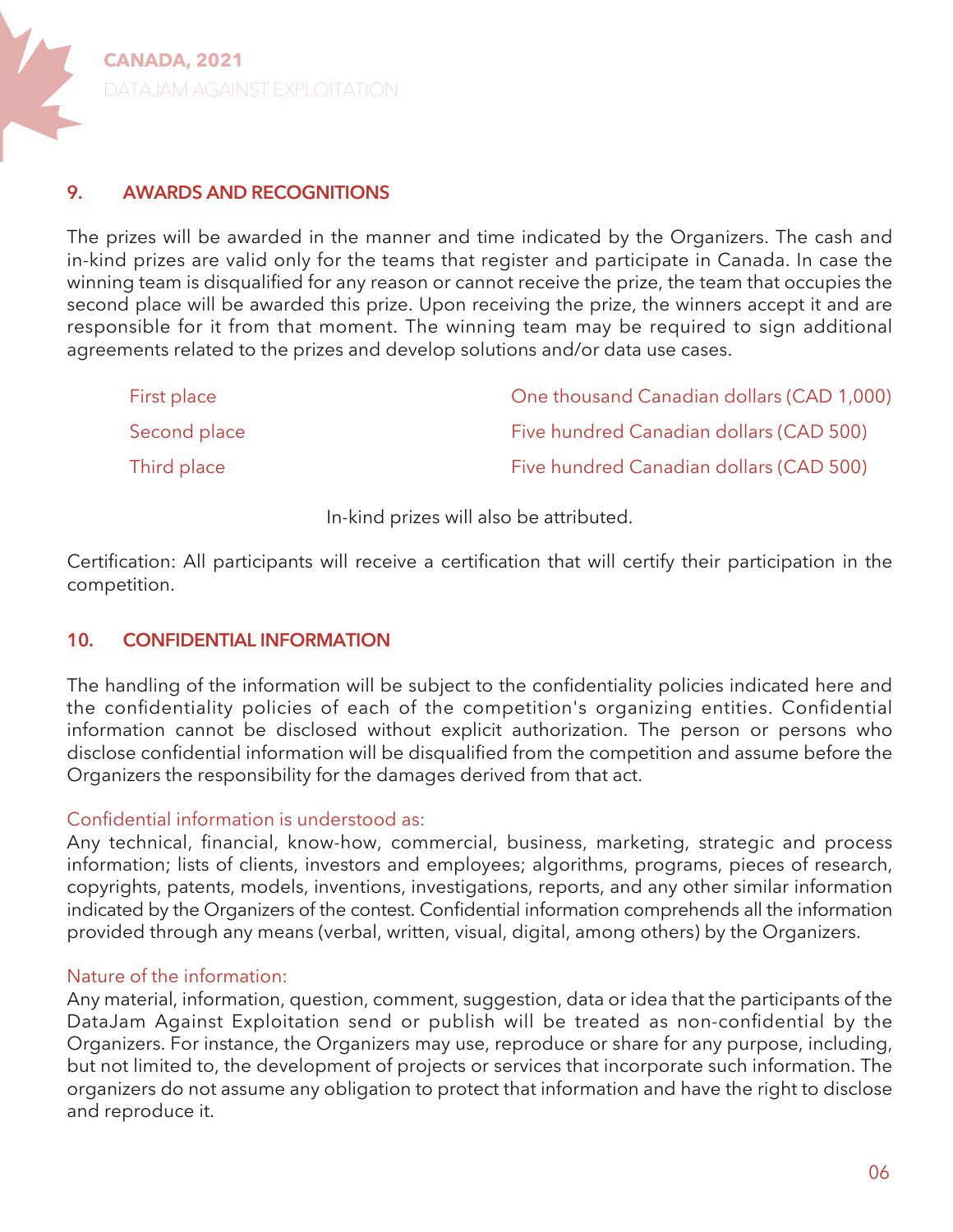

### Property of confidential information:

All confidential information shared with the participants will remain the Organizer's property. Participants will not obtain any right over the information or its use, except for the contest's purpose. By accepting these Terms and Conditions, participants waive any claim regarding confidential information.

### **11. COPYRIGHT, INTELLECTUAL AND INDUSTRIAL PROPERTY RIGHTS**

By accepting these terms and conditions, the participants declare that the solutions and data use cases created during the Event are the exclusive outcome of their intellect and for instance, developed without violating or usurping copyrights of third parties and without any conflict regarding intellectual and/or industrial property rights (trademarks, patents, copyrights, etc.).

Participants own the rights to the Submission they create during the Competition, subject to any license terms of the underlying technology used in the Submission. By accepting this Terms and Conditions the participants grant the Organizers a perpetual, irrevocable, worldwide, royalty-free, and non-exclusive license to use, publicly perform, publicly display, or publish any Submission in whole or in part that is submitted to this Event, for any purpose, including the purposes of allowing the Organizers to test and evaluate the solutions for the Prize award and develop the solutions after the Competition.

Thus, all concept, code, algorithm, analysis, application, map, video, photography, formula or any other document that is created, developed, modified, discovered, improved or in some way prepared by the participants within the development of DataJam Against Exploitation will be granted to the Organizers.

#### **12. VIDEO TAPING AND STILL PHOTOGRAPHY**

By participating in the Event, participants agree to be photographed and videotaped by the Organizers or their contractors without receiving compensation of any kind. Participants understand that the images and footage may be broadcast, displayed, reproduced, edited, exhibited, used and distributed by either Organizer over the Internet and/or any other communication medium now existing or hereafter created, for promotional, revenue producing and/or any other purpose as the Organizers determines in its sole and absolute discretion. This authorization explicitly includes the use of your name, likeness, and/or voice. Participants may opt-out of being photographed and/or videotaped by informing Event staff upon check-in at the Event that you do not consent to be photographed or videotaped, or by approaching the photographers or videographers directly.

Participants who prefer not to be photographed and/or recorded can inform the Organizers sending an email to info@cipc-icpc.org, indicating they do not consent to be photographed or recorded.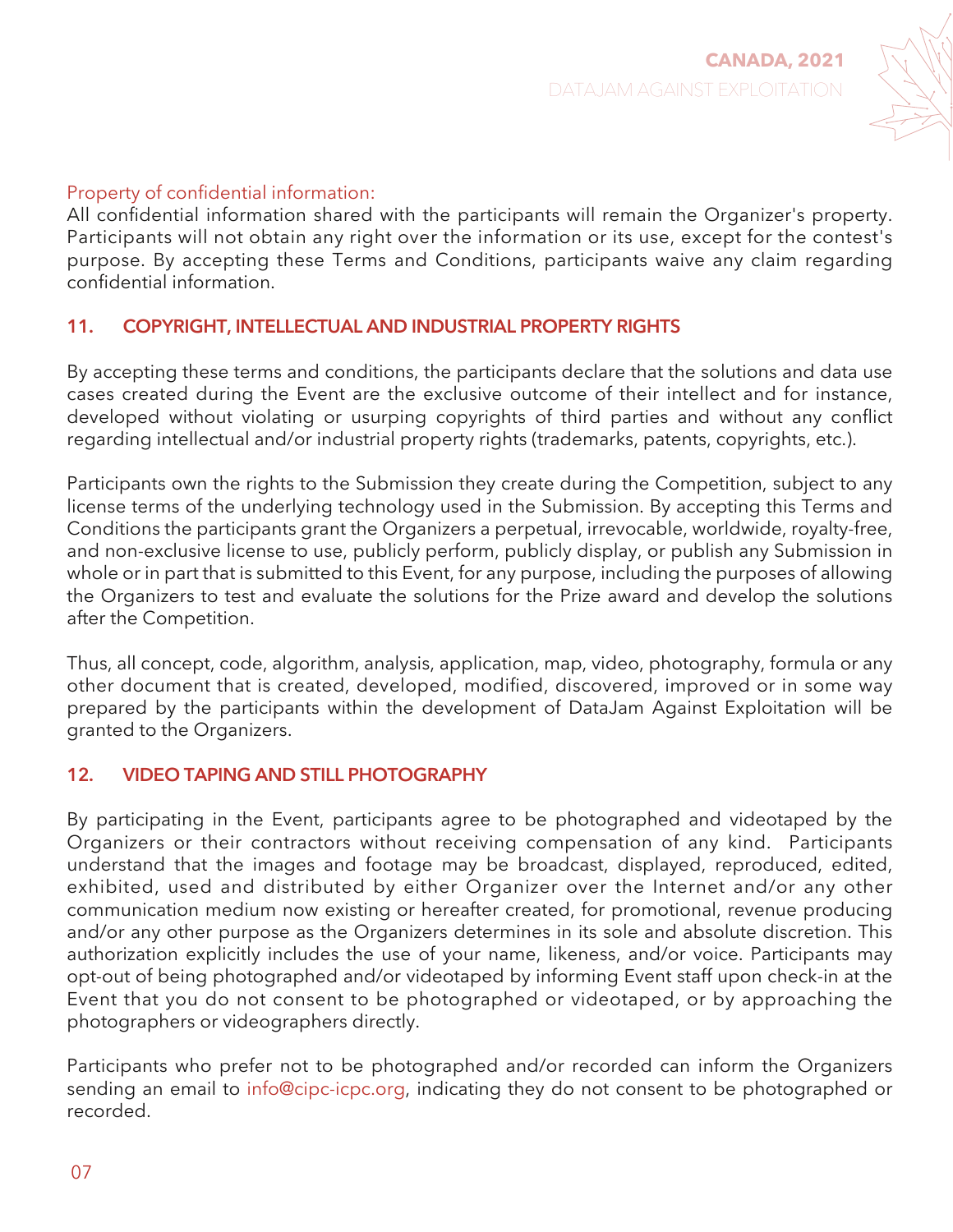

#### **13. LABOR INDEPENDENCE**

The participants are independent people who have full technical, administrative autonomy for the execution of the objective to be developed in the Event. Therefore, the members that make up each team will NOT be subject to labor subordination with the organizers. Consequently, this event does not constitute an employment agreement and will not give rise to any benefit between the participants and the Organizers.

#### **14. PROTECTION AND PROCESSING OF PERSONAL DATA**

This privacy and personal data protection policy (hereinafter the Policy) regulates the collection, storage, processing, administration, transfer, transmission and protection of information received from third parties through the different channels of information collection (hereinafter Personal Data) that the Organizers have made available to the general public in accordance with the provisions contained in Chapter III, Respect of reputation and privacy, art.37 of the Civil Code of Quebec (C.c.Q.), Division II Collection, use, release and keeping of personal information of the Act respecting access to documents held by public bodies and the protection of personal information (S.Q.) and Division II Collection of personal information and Division III Confidentiality of personal information of the Act respecting the protection of personal information in the private sector (S.Q.) and other applicable regulations, which stipulate general provisions for the protection of personal data.

The application of the Act respecting the protection of personal information in the private sector's provisions stems from the fact it has been deemed substantially similar to the Personal Information Protection and Electronic Documents Act (PIPEDA).

The International Centre for the Prevention of Crime shall be responsible for the processing of Personal Data, as defined in the provisions contained in Chapter III, Respect of reputation and privacy, art.37 of the Civil Code of Quebec (C.c.Q.), regarding the privacy of each third party who provides personal data through the different collection points arranged for this purpose. The International Centre for the Prevention of Crime shall receive the aforementioned information, shall store it safely and adequately. Organizers shall not prevent participants from verifying the accuracy of the information and shall observe their rights relating to access to this information, updating, correcting and deleting the information provided to the International Centre for the Prevention of Crime.

The International Centre for the Prevention of Crime shall collect Personal Data for consultation and processing purposes, in view of the following specific objectives:

Perform basic administrative management tasks concerning the development of the competition. (i)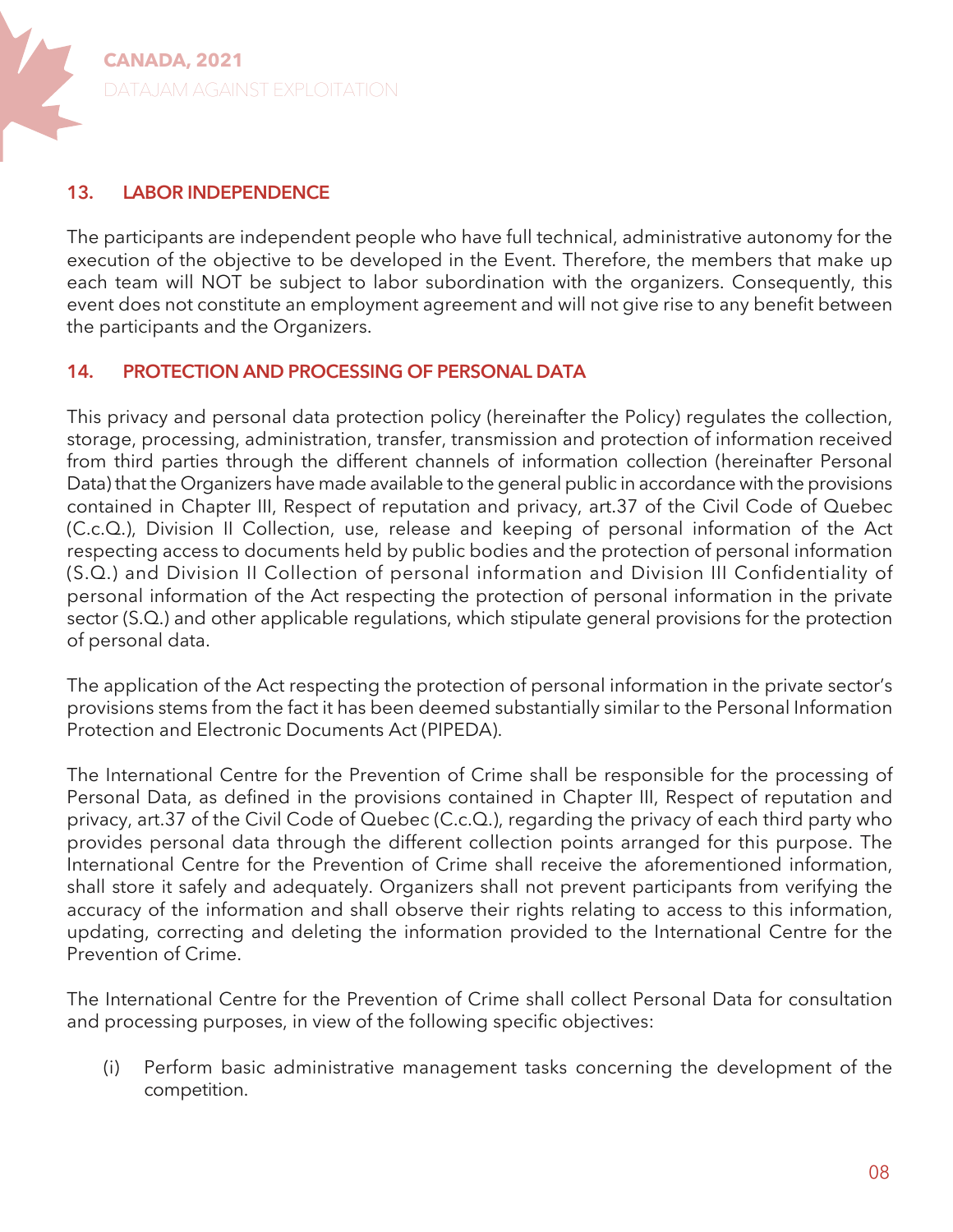

(ii) For any purpose that International Centre for the Prevention of Crime determines in favor of the objectives and guidelines of the DataJam Against Exploitation

Personal data means personal information provided to International Centre for the Prevention of Crime, in any way and through any channel for the collection thereof, by third parties, which includes, data such as first names, surnames, age, date of birth, type and number of personal identification document, sex, physical address, email address, landline telephone number, mobile or cell phone, city of residence and occupation.

The information that the owner voluntarily provides must be truthful and complete, and will not be used, processed or transferred beyond the limits permitted by the participants defined in their declaration of consent, under Chapter III Respect of reputation and privacy of the Civil Code of Quebec (C.c.Q.) or the applicable legislation in force, that is, for the purposes set out herein. International Centre for the Prevention of Crime shall share and transfer the information only if required to do so by order of a judicial or administrative authority.